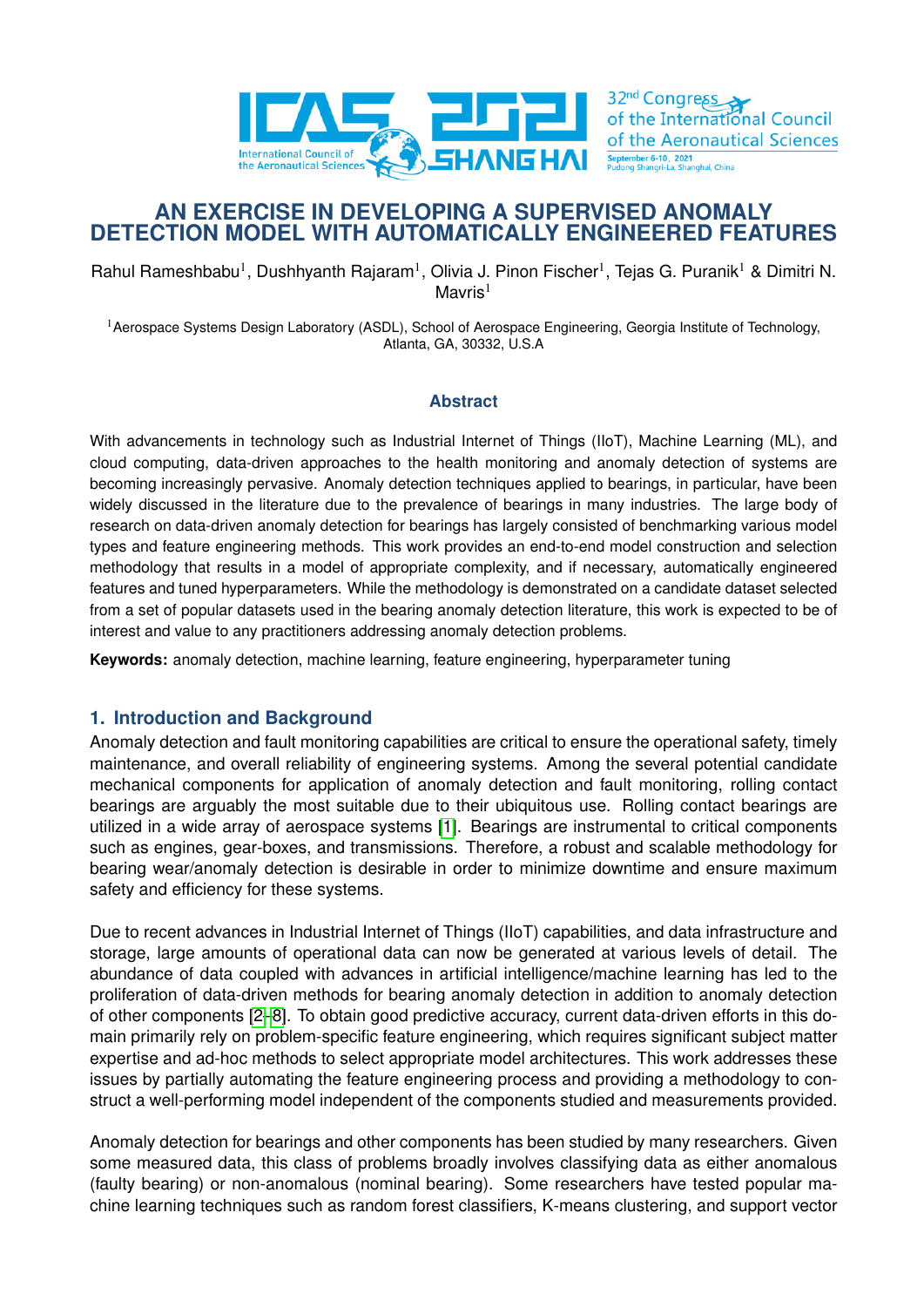machines on this problem [\[3\]](#page-13-3). Others have utilized more traditional statistical methods relying on estimating distributions of measured data [\[4\]](#page-13-4) as well as more advanced state-of-the-art deep learning techniques such as recurrent and convolutional architectures [\[2,](#page-13-1) [9\]](#page-13-5).

When solving the problem of bearing anomaly detection, feeding raw sensor inputs directly into the prediction models is problematic due to the fact that raw sensor inputs can be noisy and can lead to inadequate results from several model types. Multiple feature engineering approaches have been implemented [\[5,](#page-13-6) [9,](#page-13-5) [10\]](#page-13-7) to a number of applications, including for anomaly detection purposes. In [\[9\]](#page-13-5), different sets of features are pre-selected, then the desired predictive accuracy metrics of the models are tested on the validation data and analyzed to select which features to retain. While such an approach produces good models, it may likely require a significant computational effort especially if many features are present in the training data. In [\[5\]](#page-13-6), a different model is trained for each feature and the features are retained or discarded based on the performance of the model associated with the features. The issues with such approaches is that they do not take into account the interactions between features. Another relatively computationally inexpensive, but extremely popular feature engineering method is Principal Component Analysis (PCA) [\[10\]](#page-13-7). Unlike the previously mentioned methods, PCA requires pre-processing of the training data without regard for desired metrics such as validation accuracy. PCA is based on the assumption that features with a high variance will have a better split between classes. This is true for problems with a linear decision boundary; however, a linear decision boundary may not always be available depending on the problem. Another field where feature engineering is common is in the field of deep learning applied to computer vision where combinations of convolutions and max-pooling are used to reduce the dimensionality of the input data and increase computational efficiency [\[11\]](#page-13-8). While this approach works well in practice, convolutions and max-pooling operations on the inputs lack interpretability when utilized with a time-series input compared to more popular time-domain features. To address the gaps in the aforementioned feature engineering approaches, this work utilizes various time-domain features and a neural network architecture to learn the significance of these features while simultaneously optimizing weights to classify bearing anomalies on a candidate dataset.

While neural network parameters are trained by optimizing a loss function, the selection of hyperparameters is a problem that is challenging and often left to hand-tuning. The field of hyperparameter optimization deals with finding more efficient ways to optimize hyperparameters and neural networks. A popular hyperparameter tuning method used is Bayesian optimization [\[12\]](#page-13-9). Bayesian optimization efficiently trades exploration and exploitation of the hyperparameter space to quickly guide users towards the model configuration that maximizes some overall evaluation criterion like accuracy or likelihood of observing the training data. To improve the efficiency of Bayesian optimization, a separate scheduler is typically employed, such as the *hyperband* algorithm [\[13\]](#page-13-10). In the *hyperband* algorithm, a certain number of resources are allocated to each hyperparameter setting. As the settings are evaluated and hyperparameters are down-selected, the budget for each configuration is increased until the stopping criterion of the algorithm is satisfied. A modification to the *hyperband* algorithm is the Asynchronous Successive Halving Algorithm (ASHA). This algorithm improves upon the *hyperband* algorithm by promoting certain hyperparameter configurations earlier if they meet a certain performance criterion. In this work, the optimizer used will combine the benefits of Bayesian optimization and the ASHA algorithm. The Bayesian optimizer is used for efficient searching of the space, and the ASHA algorithm is used for efficient scheduling (to decide how long to evaluate and when to promote specific configurations) [\[14\]](#page-13-11).

Hence, as discussed, many papers in the anomaly detection field focus on solving the problem of anomaly detection using a specific method [\[4,](#page-13-4) [5\]](#page-13-6) or benchmarking multiple methods on various datasets [\[2,](#page-13-1) [3\]](#page-13-3). Unlike these other works, the goal of this work is to present and demonstrate an endto-end model development methodology that can be followed for any candidate dataset and anomaly detection problem. Initially, some popular datasets are tested on relatively simple classification algorithms to select a candidate dataset for demonstrating the methodology. The candidate dataset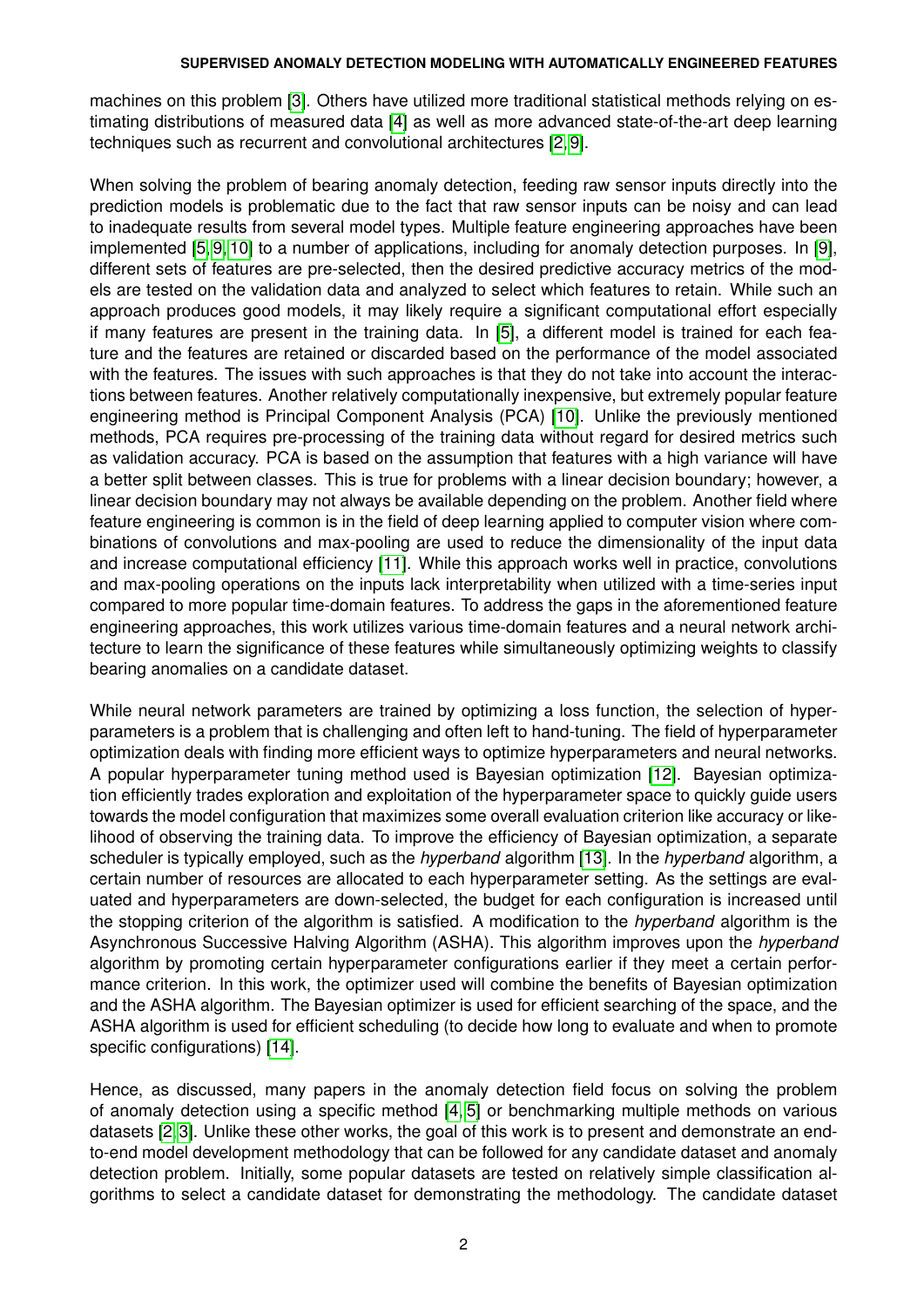selected is the one with the poorest performance. In the next step of the process, relatively complex model types, with and without engineered features, are trained on the candidate dataset. Finally, efficient hyper-parameter optimization is employed in a bid to improve the predictive accuracy. This methodology can be applied by practitioners interested in solving anomaly detection problems in diverse applications.

The structure of the paper is as follows. Section 2 presents an overview and description of the proposed methodology, summary of the data-sets considered for the demonstration, and summary of metrics of interest. Section 3 benchmarks multiple candidate datasets, selects a sufficiently challenging dataset from the pool, applies the proposed model selection methodology to this dataset, and presents the results. Fially, Section 4 summarizes the highlights of the capabilities developed as part of this research and discusses avenues for future work.

## **2. Methodology**

This section presents a methodology that can be followed to select an appropriate model for a given dataset. The steps of this methodology include benchmarking relatively simple classifiers, traditional neural network architectures, and neural networks with automated feature engineering, and finally employing hyperparameter optimization. These steps are illustrated in Figure [1.](#page-2-0)

<span id="page-2-0"></span>

Figure 1 – Model Selection Methodology

## 2.1 Datasets

First, a sufficiently challenging dataset was selected to demonstrate the proposed methodology. To accomplish this, multiple datasets were tested using various popular machine learning classifiers. The datasets considered include a number of datasets traditionally used in the bearing anomaly detection literature [\[2\]](#page-13-1). A summary of the datasets considered is presented in Table [1.](#page-2-1)

<span id="page-2-1"></span>

| Dataset         | number of features        | Type of Fault Component |                              |
|-----------------|---------------------------|-------------------------|------------------------------|
| <b>CWRU [6]</b> | 3 (vibration)             | artificial              | bearing                      |
| <b>MFPT [7]</b> | 1 (vibration)             | artificial              | bearing                      |
| <b>PU [3]</b>   | 3 (current and vibration) | both                    | bearing, gear-box, and motor |
| <b>SEU [8]</b>  | 8 (vibration)             | artificial              | bearing                      |

### Table 1 – Dataset Summary

All of the datasets in Table [1](#page-2-1) are from test stands in which bearings (other components in some cases) are outfit with sensors and data is recorded for both anomalous and nominal cases. In the third row of Table [1,](#page-2-1) the artificial features refers to instances where faults are applied to specific locations of the components. For example, faults can be applied to the inner-raceway, outer race-way, or the ball/roller of a bearing. Alternatively, a combination of the previous faults could be applied as well.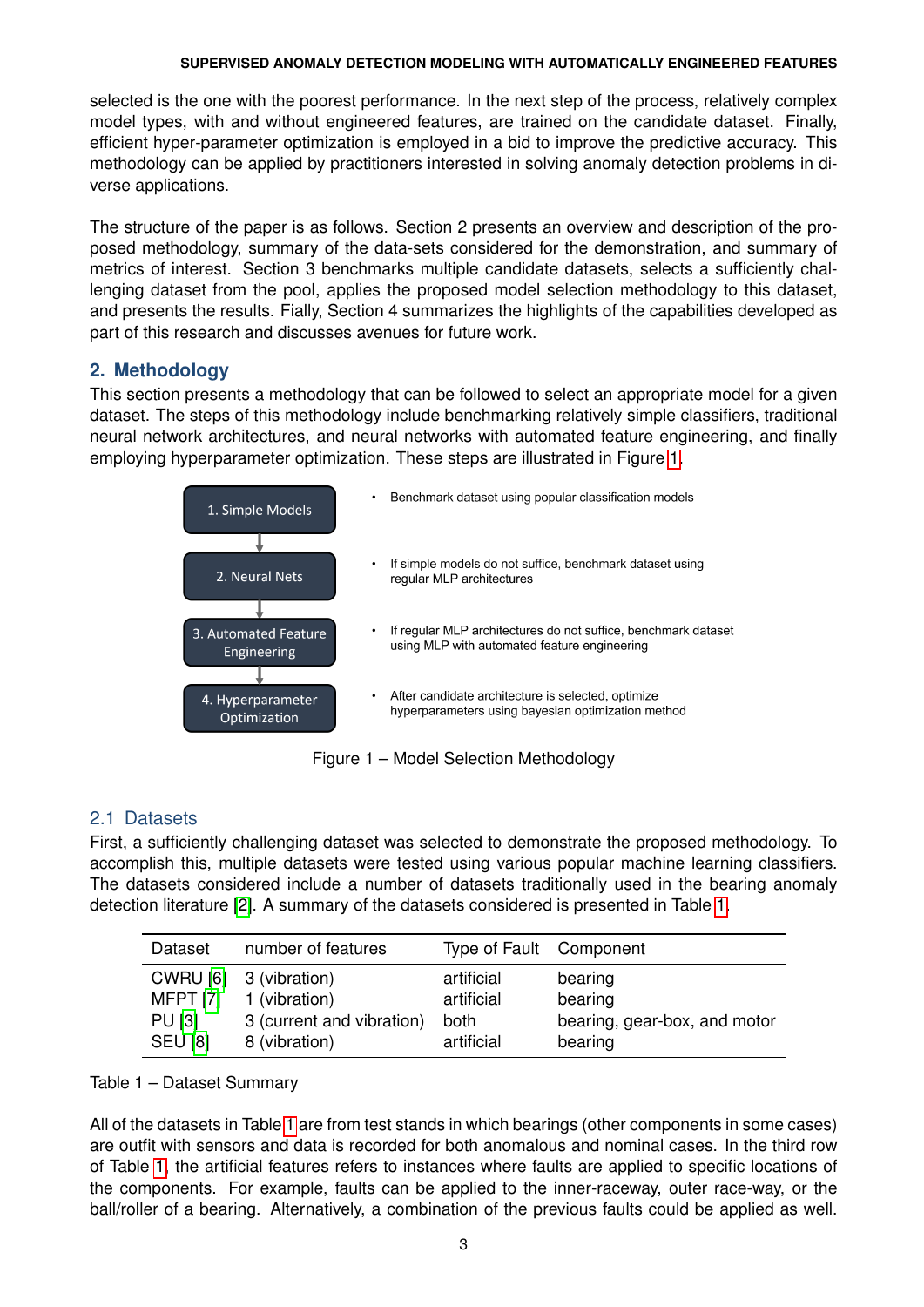Real faults refer to trials in which the test stand is run until a fault occurs naturally. Next, the datasets were benchmarked using some popular machine learning models.

## 2.2 Simple Models (Figure [1,](#page-2-0) Step 1)

As an initial step, simple machine learning models such as K-means clustering, Logistic Classifier, Random Forest Classifier, and a PCA Classifier [\[15\]](#page-13-14) were used to train models on the aforementioned datasets. These were chosen to represent popular models that are vastly different in terms of their formulation. The models were benchmarked based on their performance (using a variety of metrics) on the binary classification problem of determining whether data is anomalous or nominal. The metrics were calculated using the results of the models in a 5-fold cross-validation experiment. In these experiments the datasets were *stratified* to ensure that the ratio of anomalous data to nominal data was consistent between training and test sets in each fold of the cross-validation.

## 2.3 Neural Nets (Figure [1,](#page-2-0) Step 2)

<span id="page-3-0"></span>For many datasets, the relatively simple models specified in the previous section were expected to achieve inadequate classification performance. A popular method to solve complex classification problems is using Multilayer Perceptrons (MLP) or neural networks. This approach has been used in the anomaly detection literature for both bearings and other components [\[2,](#page-13-1) [9\]](#page-13-5). The structure of an MLP is shown in Figure [2.](#page-3-0)



Figure 2 – MLP architecture

Another benefit of MLPs, which is also a large reason for their popularity, is the flexibility of the architecture. The hyperparameters that allow for flexible model definitions include number of layers, nodes per layer, optimizer, the type of loss function, among others. This large number of hyperparameters allows for MLPs to be a candidate solution for many classification problems of varying levels of complexity. MLPs are used in this work as a relatively complex model type when compared to the previously mentioned simple models.

## *2.3.1 Time-Series Problem*

If classifier performance trained using raw data is not satisfactory, it may be useful to consider the anomaly detection problem as a time series classification (TSC) exercise. A time-series is formally defined as an ordered set of real values with a length equal to the number of values in the set [\[16\]](#page-13-15). Considering a dataset  $D = [(X_1,Y_1),(X_2,Y_2),\ldots,(X_N,Y_N)]$  as a collection of pairs  $(X_i,Y_i)$  where  $X_i$  is a time-series with *Y<sup>i</sup>* as its corresponding label, the time series classification task consists on training a classifier to map the labels  $Y_i$  to their possible input  $X_i.$  Multiple deep learning architectures have been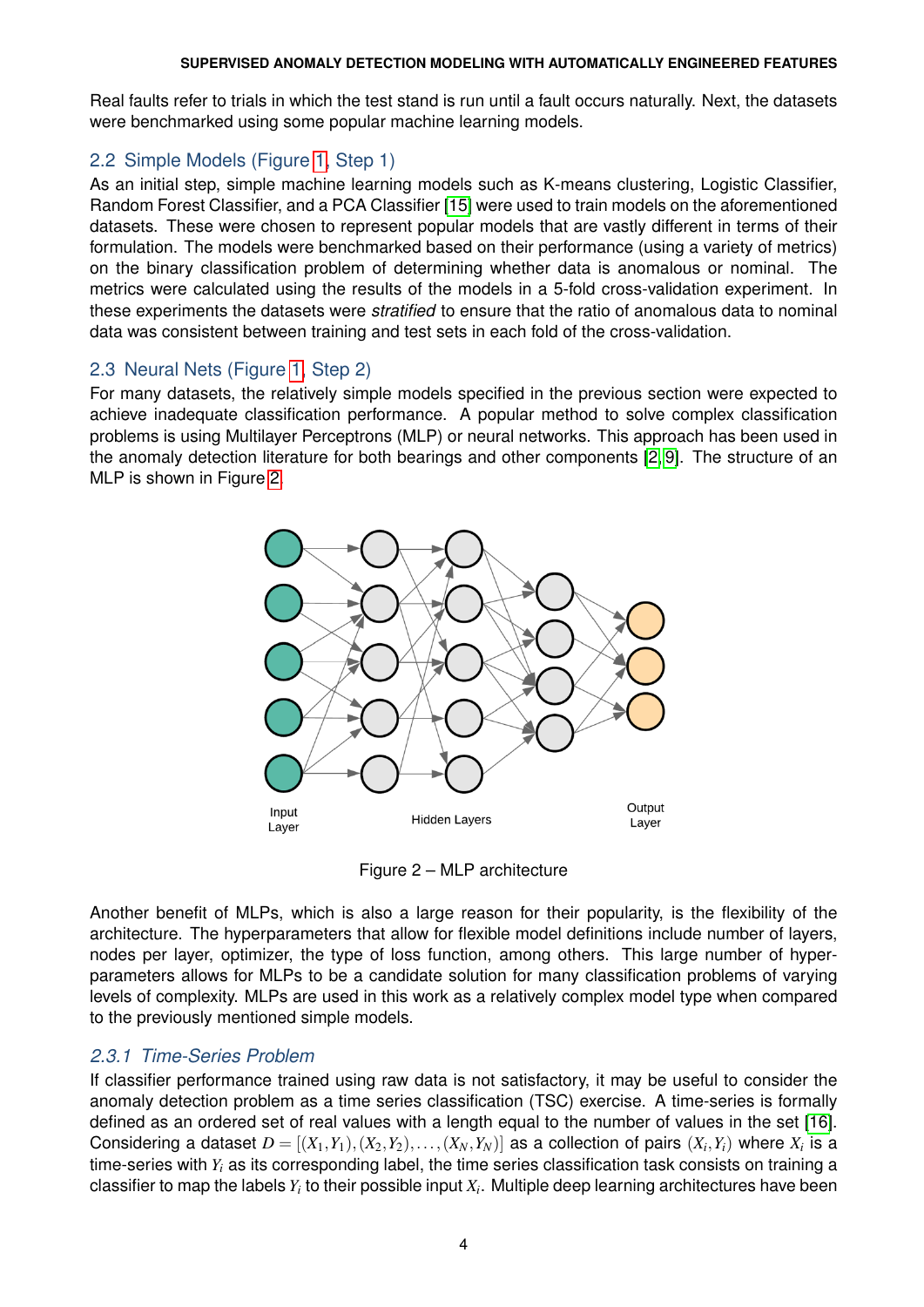successfully trained on time-series data with results comparable or outperforming the current stateof-the-art models [\[16\]](#page-13-15). The benefit of formulating the anomaly detection problem as a time-series problem is that the relationship between sequential data-points in time may be of importance when determining whether that sequence corresponds to a damaged component or a nominal component. Figure [3](#page-4-0) illustrates how raw data can be converted to a time-series classification problem. In this example, there are three measurements and each measurement is converted to a set of time-series, where each time-series is of length 3. The length of each time-series is a parameter that must be tuned. Also in this example, an anomalous point is 1 and a nominal point is 0.

<span id="page-4-0"></span>

Figure 3 – Conversion from Raw Data to Time Series Data

# *2.3.2 Automated Feature Extraction (Figure [1,](#page-2-0) Step 3)*

We can take advantage of the fact that the datasets considered in this work can be organically represented as time-series data to extract additional features and try improving classification accuracy. Reference [\[5\]](#page-13-6) lists multiple time-domain features commonly extracted and used from time-series in a bearing anomaly detection context. For the proposed end-to-end process, a subset of these features is selected, as shown in Table [2.](#page-4-1)

<span id="page-4-1"></span>

| Mean                                                       | Max Value                                                       | Root Mean Square                             | Variance                                            | <b>Crest Factor</b>           |
|------------------------------------------------------------|-----------------------------------------------------------------|----------------------------------------------|-----------------------------------------------------|-------------------------------|
| $\frac{1}{n}\sum_{i=1}^n x_i$                              | $max( x_i )$                                                    | $\sqrt{\frac{1}{n}\sum_{i=1}^n x_i^2}$       | $\frac{1}{n}\sum_{i=1}^n(x_i-\bar{x})$              | Max Value<br>Root Mean Square |
| Kurtosis                                                   | <b>Clearance Factor</b>                                         | Impulse Factor                               | Shape Factor                                        | Peak to Peak                  |
| $\frac{1}{n}\sum_{i=1}^{n}\frac{(x_i-\bar{x})^4}{var^2}-3$ | $\frac{Max Value}{(\frac{1}{n} \sum_{i=1}^{n} \sqrt{ x_i })^2}$ | Max Value<br>$\frac{1}{n}\sum_{i=1}^n  x_i $ | Root Mean Square<br>$\frac{1}{n}\sum_{i=1}^n  x_i $ | $max(x_i) - min(x_i)$         |

Table 2 – Time Domain Features

However, all of these features will have varying levels of importance when it comes to classifying the data. In this work, we modify the standard MLP architecture to have the activation functions of the nodes of the first layer transform the time-series inputs into the features listed in Table [2.](#page-4-1) Every feature in Table [2](#page-4-1) is calculated separately for each measurement in the selected dataset. For example, if a dataset has one current measurement and one vibration measurement, the neural network will calculate a separate mean for current and vibration. These features could be extracted beforehand and directly used as inputs to the neural network. However, the *Keras* library [\[17\]](#page-13-16) can be leveraged to extract these features directly in the nodes of the MLP. This is useful because feature extraction and training occur seamlessly in the same function call. The described architecture is illustrated in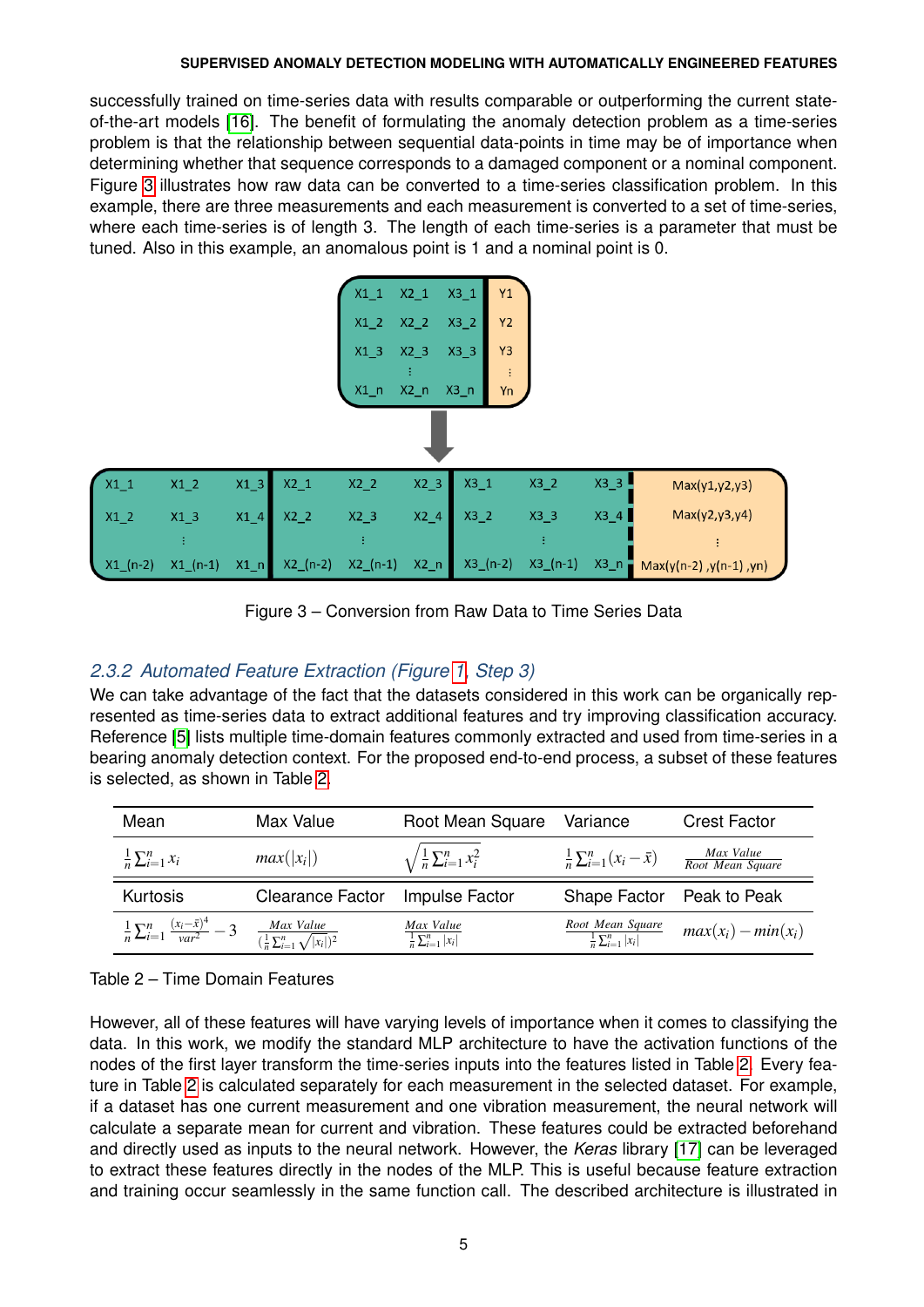### Figure [4.](#page-5-0)

<span id="page-5-0"></span>In this work, the significance of a feature is defined as the sum of the weights of the connections of that feature node to the first hidden layer. To determine whether this approach is a valid feature engineering strategy for a specific dataset, the following hypothesis is tested: "Let model A be a model trained with the top 5 significant features removed (based on the aforementioned definition of significance). Let model B be a model with the bottom 5 significant features removed. Then, model B will outperform model A in terms of validation accuracy and training loss".



Figure 4 – MLP with automated feature engineering (architecture A)

<span id="page-5-1"></span>For a fair assessment of the benefits/detriments, this approach must be compared to the one that solves the time-series classification problem without feature extraction. An MLP architecture for this problem is shown in Figure [5.](#page-5-1) These two methods will be compared to an MLP with raw features (shown in Figure [6\)](#page-6-0) as input to assess the benefit of using time-series inputs for anomaly detection. For the remainder of the paper, the three MLP architectures described in Figures [4,](#page-5-0) [5,](#page-5-1) and [6](#page-6-0) are referred to as architectures A, B, and C, respectively.



Figure 5 – MLP with time-series inputs (architecture B)

## 2.4 Metrics of Interest

The metrics used to evaluate these methods are common metrics for binary classification. The most commonly used metric is accuracy (Equation [1\)](#page-6-1), where *T P*, *TN*, *FP*, and *FN* are used to denote true-positive, true-negative, false-positive, and false-negative, respectively. This is a good indication of classifier performance when the datasets are balanced, i.e., when there is a comparable number of nominal labels and anomalous labels. For imbalanced datasets a popular metric to use is balanced accuracy (Equation [2\)](#page-6-2). Both Equations [1](#page-6-1) and [2](#page-6-2) indicate that the balanced accuracy provides a more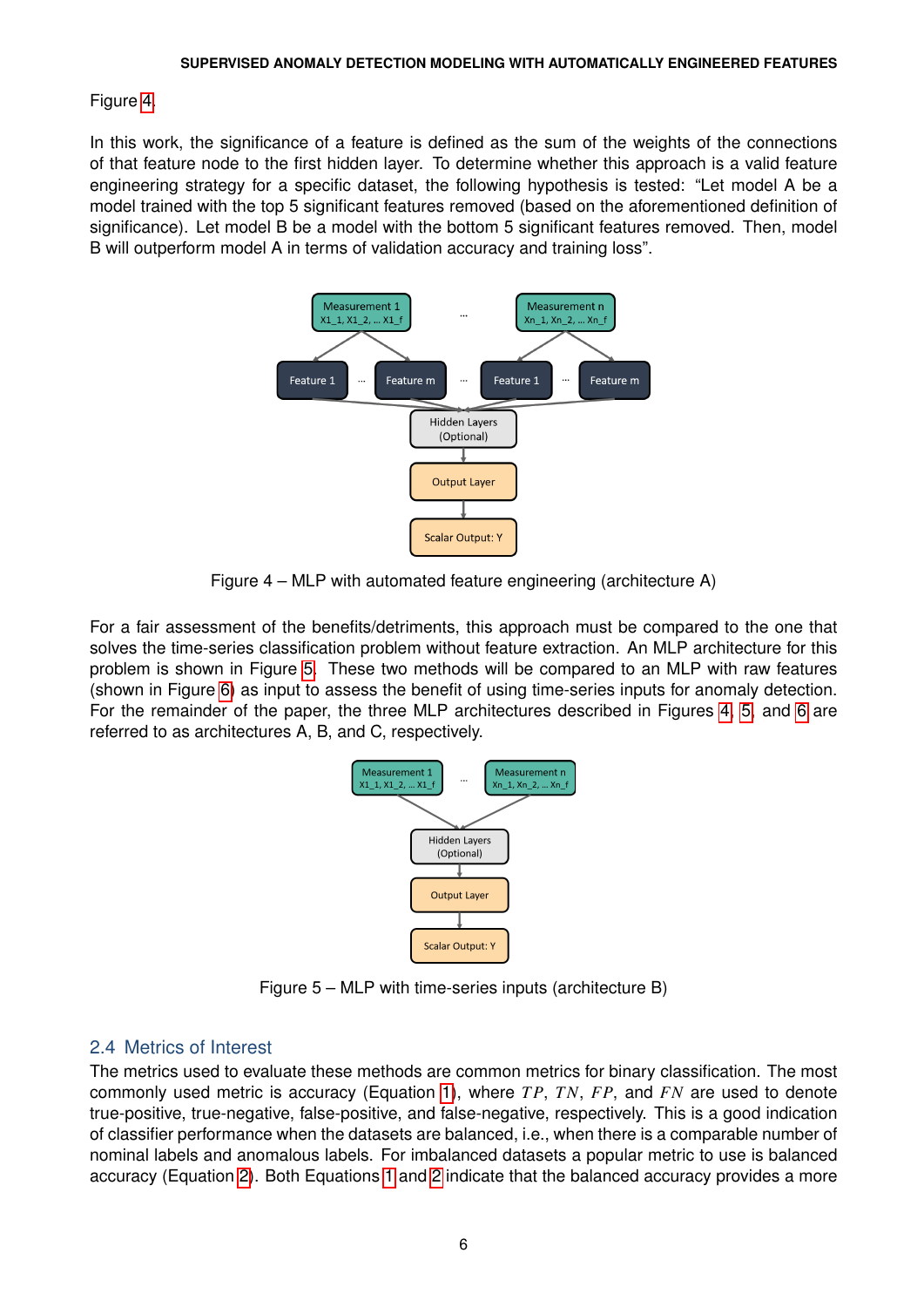

Figure 6 – MLP with raw inputs (architecture C)

<span id="page-6-1"></span><span id="page-6-0"></span>robust metric of model behavior when the two classes are imbalanced.

$$
Accuracy = \frac{TP + TN}{TP + FN + TN + FP}
$$
\n(1)

$$
Balanced Accuracy = \frac{\frac{TP}{TP+FN} + \frac{TN}{TN+FP}}{2}
$$
 (2)

# <span id="page-6-2"></span>2.5 Hyperparameter Optimization (Figure [1,](#page-2-0) Step 4)

As stated in the introduction, the optimizer used combines the benefits of Bayesian optimization and that of the ASHA algorithm [\[14\]](#page-13-11). The implementation of this optimizer is done utilizing the *Hyperopt* library, which allows for the specification of separate algorithms for search and scheduling [\[18\]](#page-13-17). To run the optimizer, first the architecture is defined using the number of layers and type of layer as the parameters. For a single neural network architecture, there exists both layer-specific parameters and general parameters that can be optimized. Table [3](#page-6-3) shows the hyperparameters to be optimized as part of this work. This table is by no means exhaustive. Indeed, other parameters exist that are associated with other model types such as convolutional and recurrent architectures.

<span id="page-6-3"></span>

| Non-layer specific                                                                           | Dense Layers                                  | <b>Dropout Layers</b> |
|----------------------------------------------------------------------------------------------|-----------------------------------------------|-----------------------|
| Optimizer Type<br>Learning Rate<br><b>Batch Size</b><br><b>Optimizer Specific Parameters</b> | Number of Nodes<br><b>Activation Function</b> | <b>Dropout Rate</b>   |

Table 3 – Search Space

# **3. Experiments and Results**

First, the candidate datasets are benchmarked using popular classifiers. For the PU data-set only, the current measurements were utilized (vibration measurements were excluded) to try and replicate a real motor health detection scenario as much as possible. Current measurements are more realistic because it is generally easier to outfit standard motors with current sensors than to outfit the rotating components with accelerometers to measure vibration [\[3\]](#page-13-3).

# 3.1 Simple models

From the results presented in Table [4,](#page-7-0) it is clear that the PU dataset consisting of naturally occurring anomalies is a difficult dataset for these classifiers. The difficulty in achieving good classification accuracy in addition to it being the only dataset with current measurements makes this dataset a good candidate for the more advanced MLP-based models and the rest of the methodology.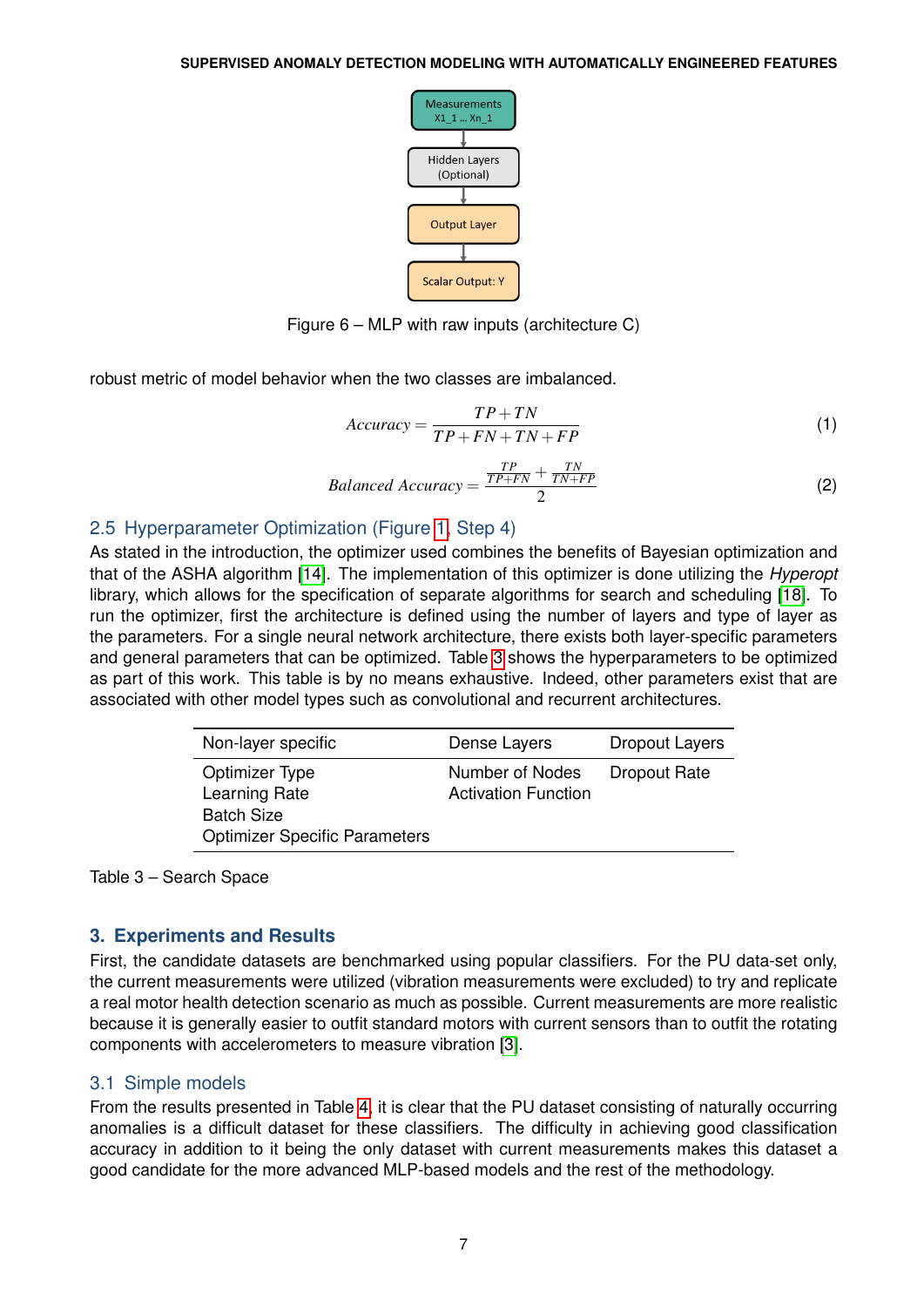<span id="page-7-0"></span>

|             |      | Data-set Logistic Classifier Random Forest Classifier K-means Clustering PCA Classifier |      |      |
|-------------|------|-----------------------------------------------------------------------------------------|------|------|
| <b>CWRU</b> | 0.67 | 0.74                                                                                    | 0.5  | 0.67 |
| MFPT        | 0.89 | 0.86                                                                                    | 0.58 | 0.89 |
| PU          | 0.51 | 0.61                                                                                    | 0.50 | 0.50 |
| <b>SEU</b>  | 0.99 | 0.99                                                                                    | 0.3  | 0.5  |

Table 4 – Model Accuracy across the Datasets Considered

## 3.2 MLP Experiements

In these experiments, architectures A, B, and C are trained to solve the anomaly detection problem for the PU data-set. Every model is trained 5 times and the hyperparameters are roughly hand-tuned. The hyperparameters and their values used for the purpose of these experiments are shown in Table [5.](#page-7-1) Early stopping was employed for termination, i.e, the training stopped when the loss function did not change by a tolerance for a specified number of epochs. For architectures A and B, different models were trained for different time-series input lengths.

<span id="page-7-1"></span>The metrics observed for these experiments were validation accuracy and binary cross-entropy loss. Binary cross-entropy loss is the standard loss function for training MLPs for binary classification [\[19\]](#page-13-18). Since the PU dataset happens to be balanced, we do not require the balanced accuracy metric as it will be approximately equal to regular accuracy. Augmenting this process for imbalanced datasets will be addressed in future work.

| Parameter                               | Value                       |
|-----------------------------------------|-----------------------------|
| <b>Nodes</b>                            | 50                          |
| <b>Batch Size</b>                       | 100                         |
| <b>Hidden Layer Activation Function</b> | Relu                        |
| <b>Output Layer Activation Function</b> | Sigmoid                     |
| <b>Loss Function</b>                    | <b>Binary Cross-entropy</b> |
| Optimizer                               | Adam                        |
| Learning Rate                           | 0.005                       |
| early stopping tolerance                | 0.1                         |
| early stopping epochs                   | 5                           |

Table 5 – Hand Tuned Hyper-parameters

## *3.2.1 MLP with Raw Features*

For the first experiment, the performance of architecture C on classifying the PU dataset is tested. The resulting accuracy and loss of the experiment are both 0.63.

It is clear from these results that, while the results improve slightly from the best simple model (random forest) tested on the PU dataset, there is much room for improvement. The next step in the process is to test out the predictive performance of MLP architectures A and B.

## *3.2.2 MLP with Time Series Input*

The accuracy and loss values for architectures A and B using different time-series input lengths are shown in Figures [7](#page-8-0) and [8,](#page-9-0) respectively. The results are also tabulated in Table [6.](#page-8-1) For this particular dataset, architecture A outperforms architecture B in almost the whole range of time-series input length. The difference in performance increases as the lengths of input time-series are smaller. For almost all time-series input lengths tested, architectures A and B vastly outperform architecture C and the simple models with raw feature inputs and all other models previously tested. The only configuration that did not perform as well was architecture B with a time-series input length of 25 time-steps.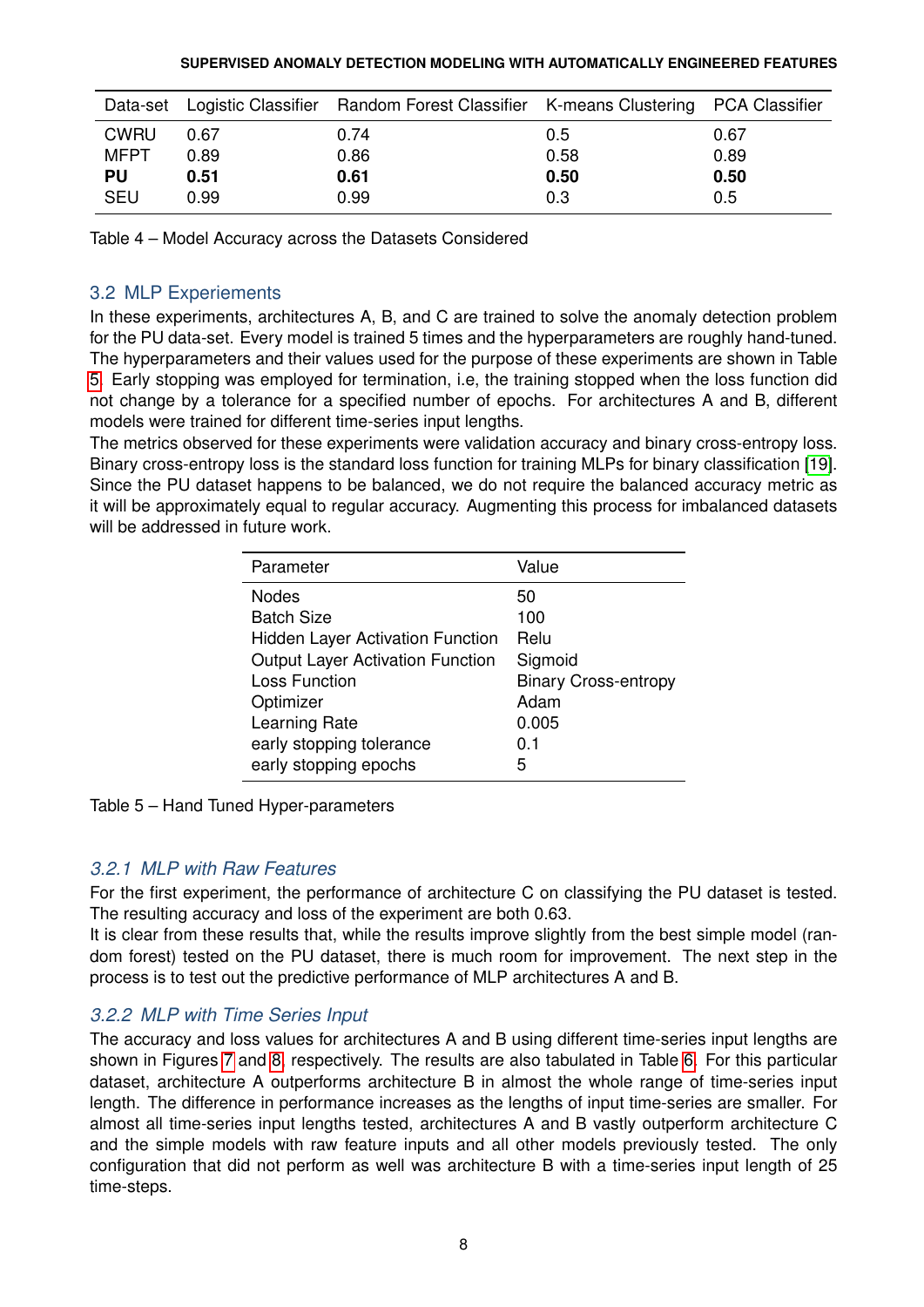<span id="page-8-0"></span>

Figure 7 – Accuracy vs. Time-steps for Architectures A and B

<span id="page-8-1"></span>

| time-steps |      | Architecture A Accuracy Architecture B Accuracy Architecture A Loss Architecture B Loss |       |       |
|------------|------|-----------------------------------------------------------------------------------------|-------|-------|
| 25         | 0.88 | 0.55                                                                                    | 0.24  | 0.64  |
| 50         | 0.90 | 0.79                                                                                    | 0.21  | 0.44  |
| 100        | 0.94 | 0.88                                                                                    | 0.15  | 0.26  |
| 150        | 0.95 | 0.93                                                                                    | 0.11  | 0.15  |
| 250        | 0.98 | 0.99                                                                                    | 0.054 | 0.036 |

Table 6 – MLP with Time-Series Input

Now that we have some candidate models that have significantly higher accuracy than models previously tested, we shall look into feature engineering.

# *3.2.3 Significance of Features*

The purpose of the following experiment is to test the hypothesis stated in Section 2.3.2. To that end, for time-series inputs of various lengths, multiple sub-architectures are constructed with various features omitted in each one. The accuracy and loss of these models are then compared. The accuracy and loss values are averaged over 5 trials for each model, with random initialization of the datasets. Note that the datasets are a stratified train-test split of 75% to 25%. Table [7](#page-9-1) shows the significance of the features for the classifier trained with 100 time-steps as the input time-series dimension. These significance values, which were extracted from the experiments described in Section 3.2, are also averaged over 5 trials. From Table [7](#page-9-1) it can be observed that the most significant feature for both measurements is the variance, and one of the least significant features for both measurements is the kurtosis. This may be an indication that variance of time-series data is the best feature to distinguish between nominal and anomalous data points, and kurtosis is one of the worst features to accomplish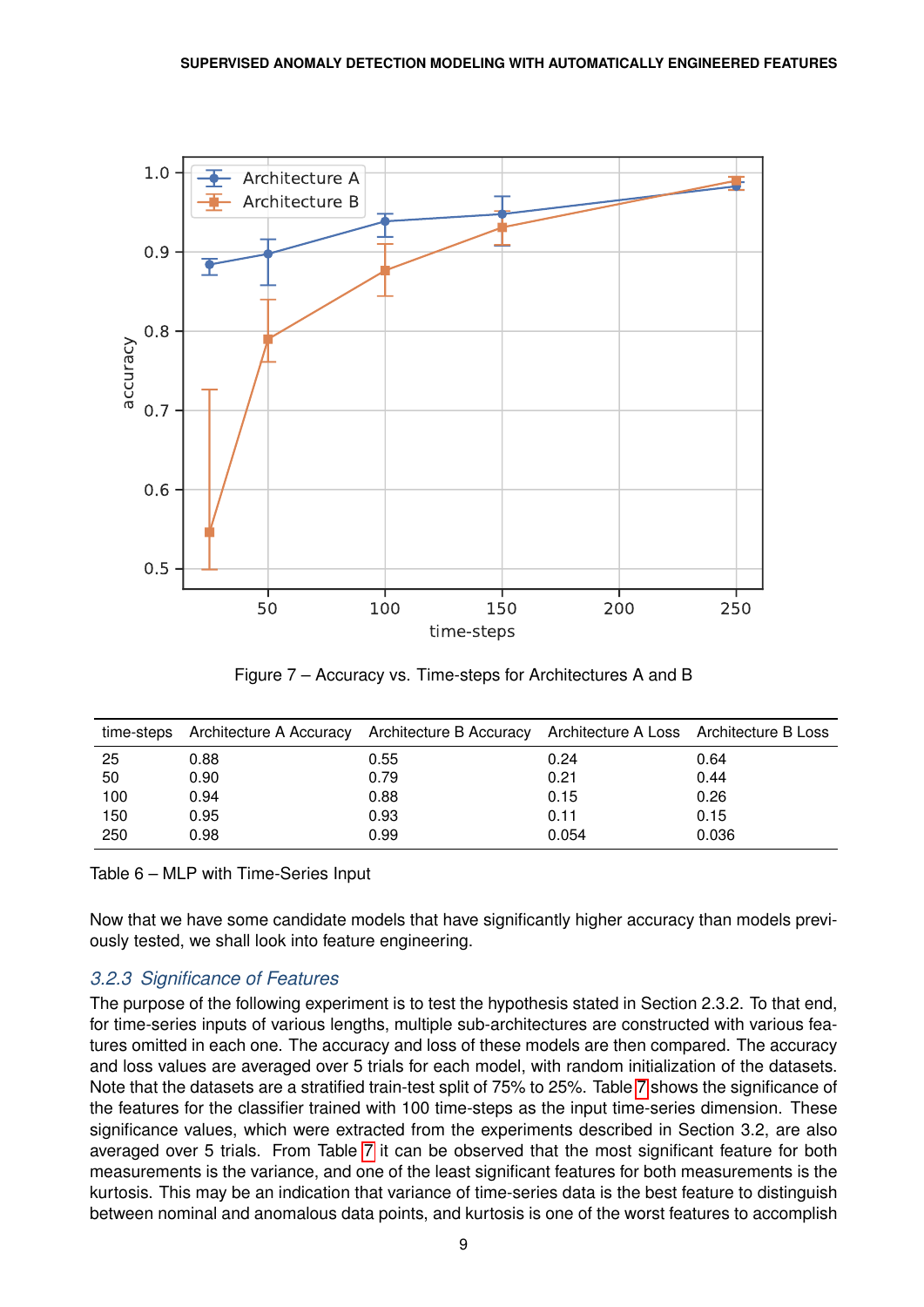<span id="page-9-0"></span>

Figure 8 – Loss vs. Time-steps

<span id="page-9-1"></span>

| Feature                      | Mean | Max Value                 | Root Mean Square | Variance       | <b>Crest Factor</b>       |
|------------------------------|------|---------------------------|------------------|----------------|---------------------------|
| Current 1<br>Current 2 12.69 | 8.43 | 4.59<br>4.48              | 5.69<br>3.55     | 32.56<br>26.86 | 10.63<br>13.08            |
|                              |      |                           |                  |                |                           |
| Feature                      |      | Kurtosis Clearance Factor | Impulse Factor   |                | Shape Factor Peak to Peak |

the same task.

Table 7 – Significance of Extracted Features

For each time-series input dimension, two models are trained. First, a model with the bottom five significant features omitted, i.e., with the top 15 significant features retained. Second, a model with the top five significant features omitted, which means the bottom 15 significant features retained. For example, in Table [7,](#page-9-1) the top 5 features are variance of Current 1, variance of Current 2, shape factor of Current 1, shape factor of Current 2, and impulse factor of Current 1. The bottom 5 features are kurtosis of Current 2, peak to peak value of Current 1, root mean square of Current 2, kurtosis of Current 1, and max value of Current 2. Two separate models are trained with the aforementioned top 5 features and bottom 5 features omitted. The results of these experiments are shown in Figures [9](#page-10-0) and [10.](#page-11-0)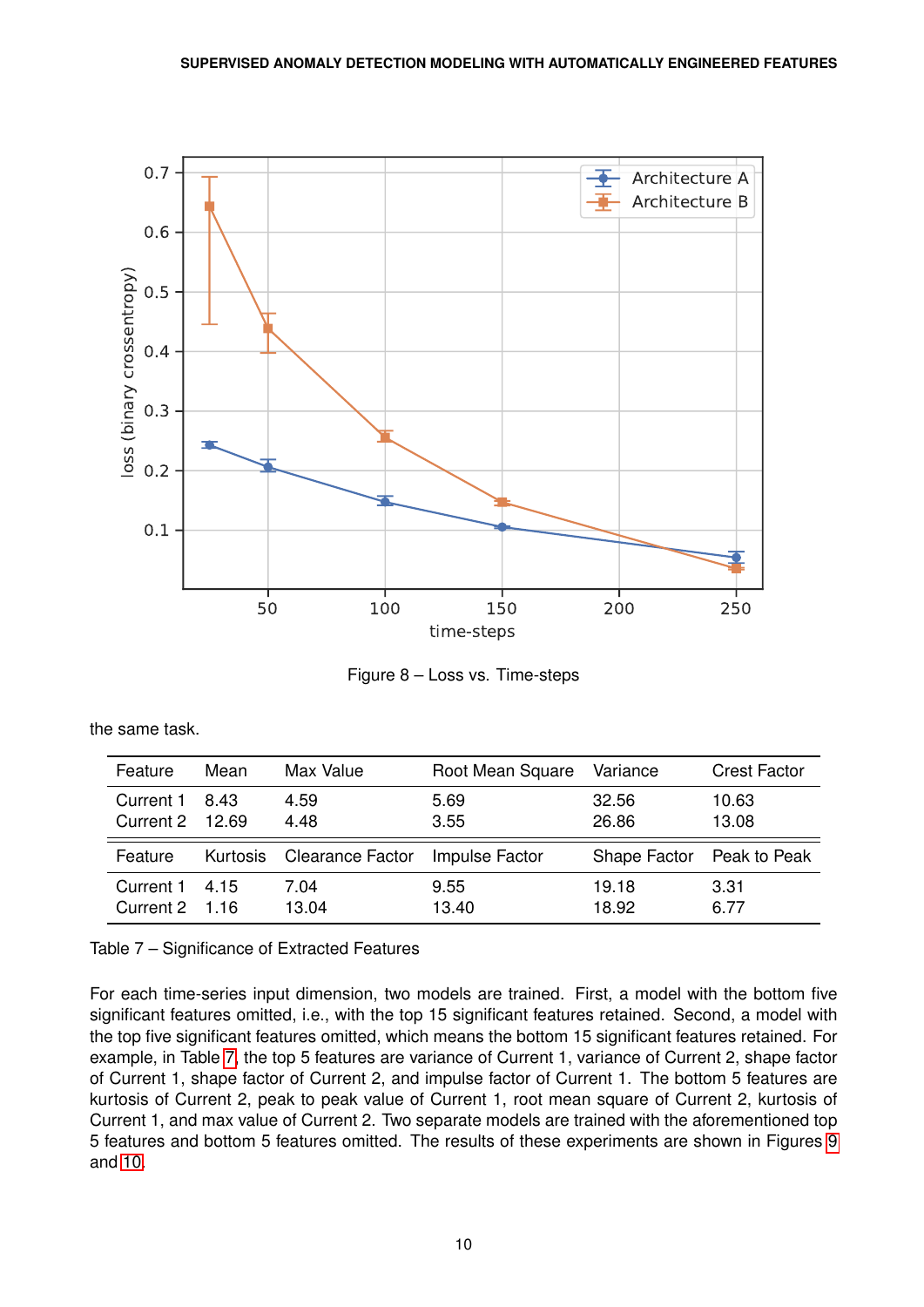<span id="page-10-0"></span>

Figure 9 – Accuracy vs. Time-steps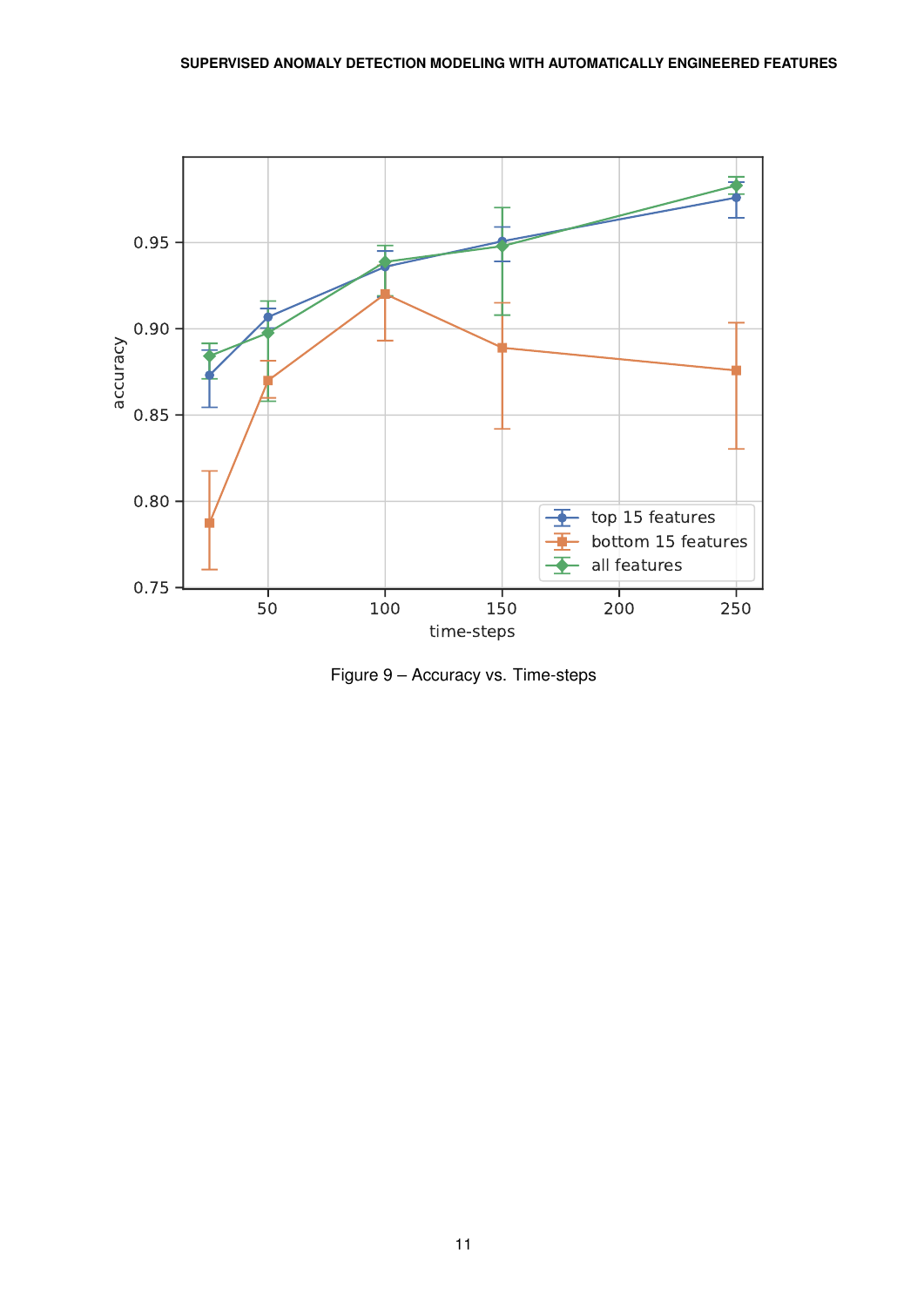<span id="page-11-0"></span>

Figure 10 – Loss vs. Time-steps

These results show that across all time-step values, the model trained with the top 15 features outperforms the model with the bottom 15 features. Also, the difference in performance for the model trained with the top 15 features and the model trained with all the features is relatively small. These observations hold for both the validation accuracy and the training loss. These results show that the hypothesis mentioned in section 2.3.2 is valid for this specific dataset. This is important because it indicates that inference with such models for an anomaly detection application may work with data of a smaller dimension and yield similar results, thereby lowering the computational cost of performing inference. While the hypothesis validity holds true for this dataset, it is likely dataset specific. Consequently, similar experiments should be run for the practitioner's specific use-case before reducing the dimension of data during inference based on significance.

## 3.3 Hyperparameter tuning

To demonstrate the hyperparameter tuning step of the proposed end-to-end process, a candidate model was chosen from architecture A. The model was chosen with time-series input length of 25 time-steps, which had the poorest predictive accuracy, i.e., has the most room for improvement with the Bayesian optimizer. The model was optimized using the framework described in the Methodology section. The search space considered is shown in Tables [8](#page-11-1) and [9.](#page-12-0) The results of the optimization are shown in Table [10.](#page-12-1)

<span id="page-11-1"></span>

|           | Optimizer Type Learning Rate                    | Batch Size (Relative to Input Size) Momentum (SGD only) |              |
|-----------|-------------------------------------------------|---------------------------------------------------------|--------------|
| Adam, SGD | $[\log(0.00025), \log(0.25)]$ [0.00002, 0.0005] |                                                         | [0.05, 0.25] |

Table 8 – Search Space for Experiments (Not Layer Specific)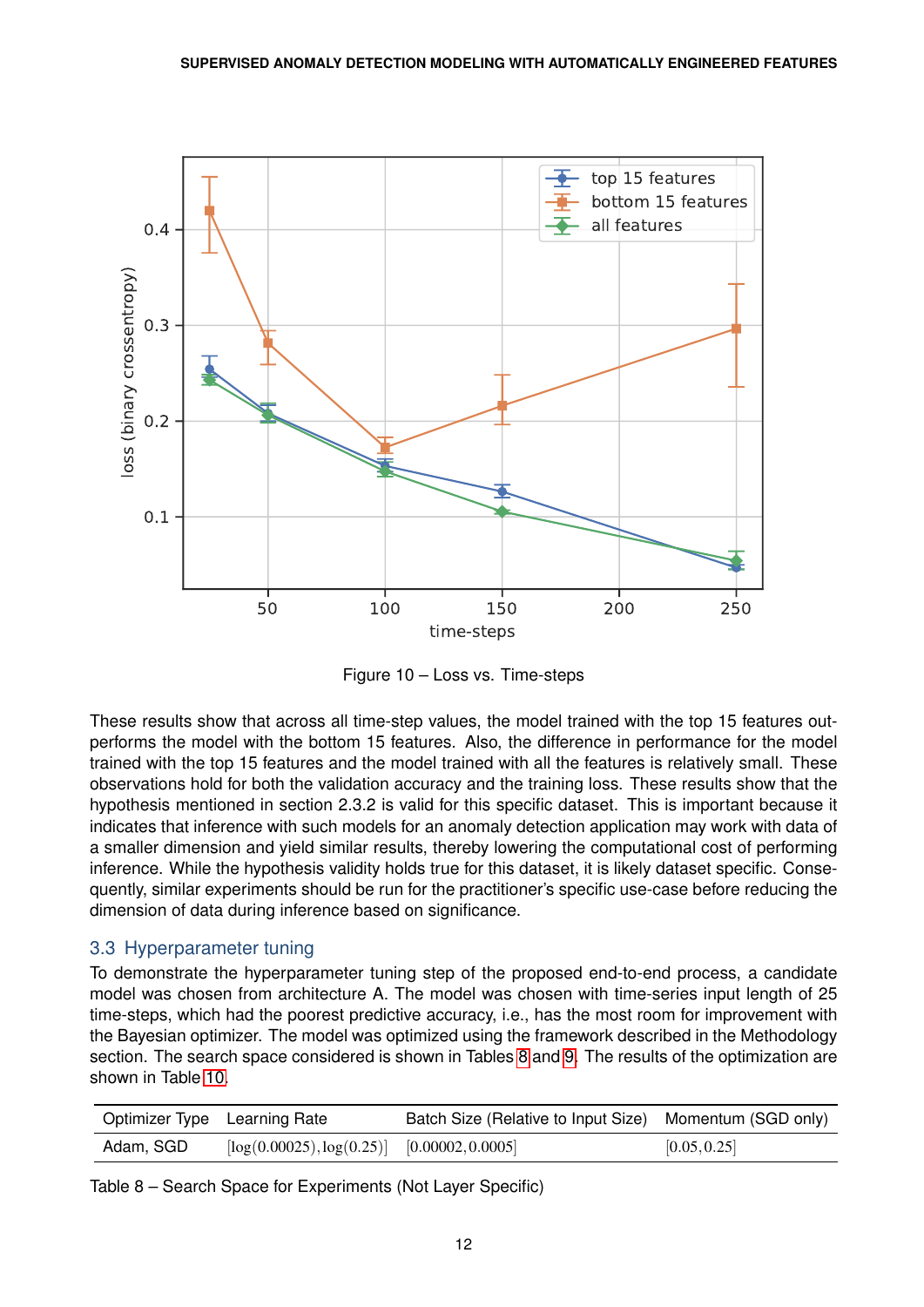| Number of Nodes<br>Number of Features | <b>Activation Function</b>        |
|---------------------------------------|-----------------------------------|
| [0.1, 10]                             | Relu, Sigmoid, Hyperbolic Tangent |

<span id="page-12-1"></span><span id="page-12-0"></span>Table 9 – Search Space for Experiments (Dense Layers)

| Model                                                       | accuracy | loss |
|-------------------------------------------------------------|----------|------|
| Original                                                    | 0.88     | 0.24 |
| Optimized to minimize training loss (500 evaluations)       | 0.89     | 0.23 |
| Optimized to maximize validation accuracy (500 evaluations) | 0.90     | 0.21 |

Table 10 – Optimized Model

Table [10](#page-12-1) shows that the optimization improved upon the original model. The best performing model was optimized with the goal of maximizing the accuracy of the model on the validation set. This resulted in a 2% increase in validation accuracy and a 12.5% improvement in loss. The optimal parameters for the different models are shown in Table [11.](#page-12-2)

<span id="page-12-2"></span>

| Model                                                       | Optimizer Type |         |     | learning rate batch size activation function | number of nodes |
|-------------------------------------------------------------|----------------|---------|-----|----------------------------------------------|-----------------|
| Original                                                    | Adam           | 0.0005  | 100 | Relu                                         | 50              |
| Optimized to minimize training loss (500 evaluations)       | Adam           | 0.0042  | 84  | Relu                                         | 101             |
| Optimized to maximize validation accuracy (500 evaluations) | Adam           | 0.00084 | 80  | Hyperbolic Tangent 127                       |                 |

Table 11 – Optimized Model Parameters

## **4. Conclusion**

This work presented a methodology in which a suitable model for anomaly detection is constructed for a given dataset. In particular, this work provides a stencil for practitioners to follow for solving time-series classification problems for any application. The methodology involves starting with a variety of simple models before moving on to more complex models, which can then be further tuned through automated feature engineering and hyperparameter optimization. The methodology is applied on a candidate dataset that is challenging to model using conventional data-driven approaches to demonstrate that it can lead to an effective and parsimonious model with good predictive accuracy. This work also demonstrated an automated, interpretable feature engineering approach for MLPs. While this method of automated feature engineering was validated on a bearing anomaly detection problem, it is expected to provide modelers with the means to investigate performance and efficiency improvements for MLPs, for any application, in an interpretable manner.

As discussed, this methodology first explores simple models before moving on to more complex models, automated feature engineering, and finally hyperparameter optimization. Future work includes quantifying the computational complexity of the algorithms utilized, investigating techniques for working with imbalanced datasets, providing mathematical justification of the automated feature engineering approach, and investigating the significance of frequency domain features.

## **5. Contact Author Email Address**

Olivia J. Pinon Fischer: olivia.pinon@asdl.gatech.edu

# **6. Copyright Statement**

The authors confirm that they, and/or their company or organization, hold copyright on all of the original material included in this paper. The authors also confirm that they have obtained permission, from the copyright holder of any third party material included in this paper, to publish it as part of their paper. The authors confirm that they give permission, or have obtained permission from the copyright holder of this paper, for the publication and distribution of this paper as part of the ICAS proceedings or as individual off-prints from the proceedings.